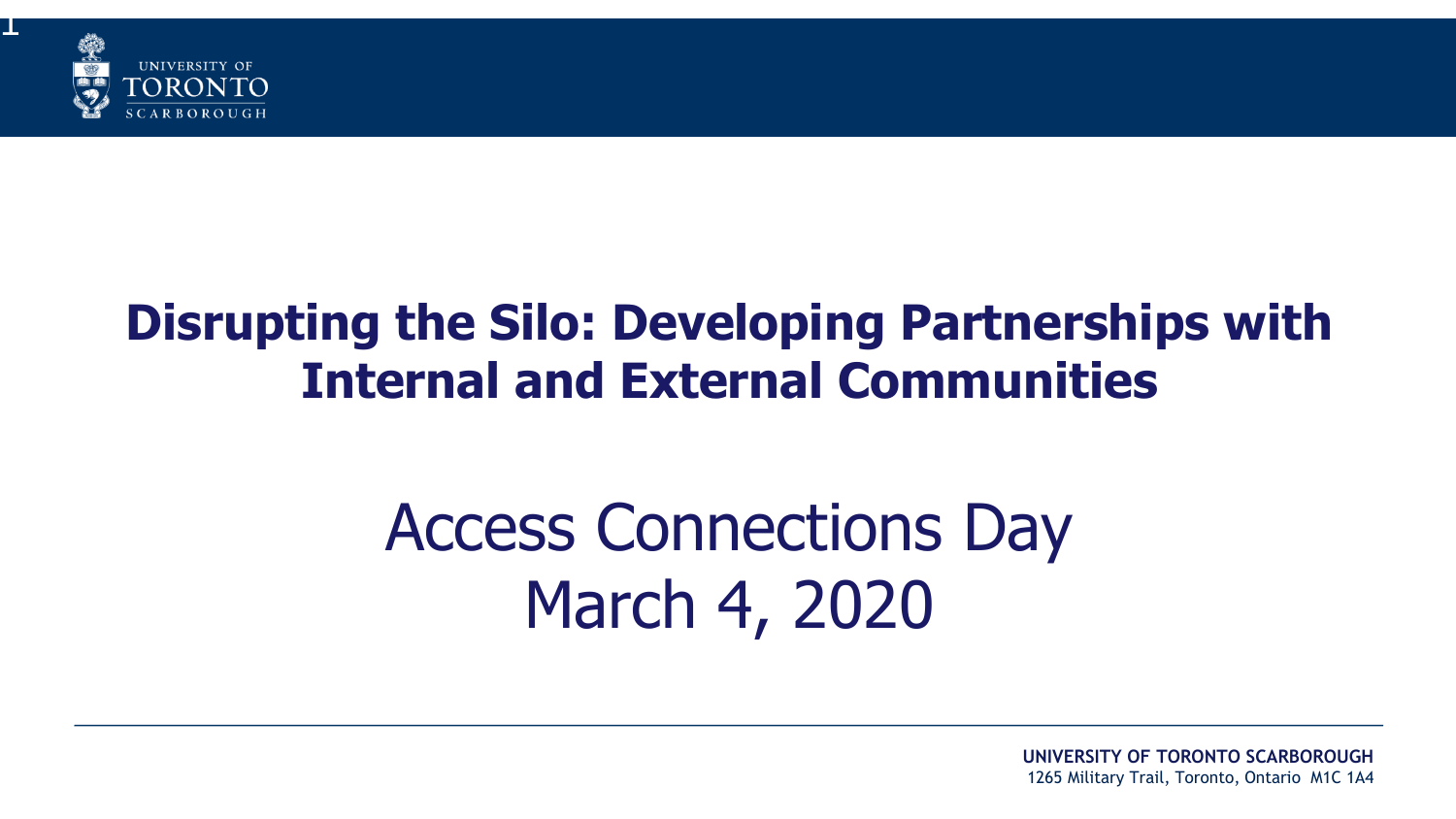

#### It Starts with a Conversation

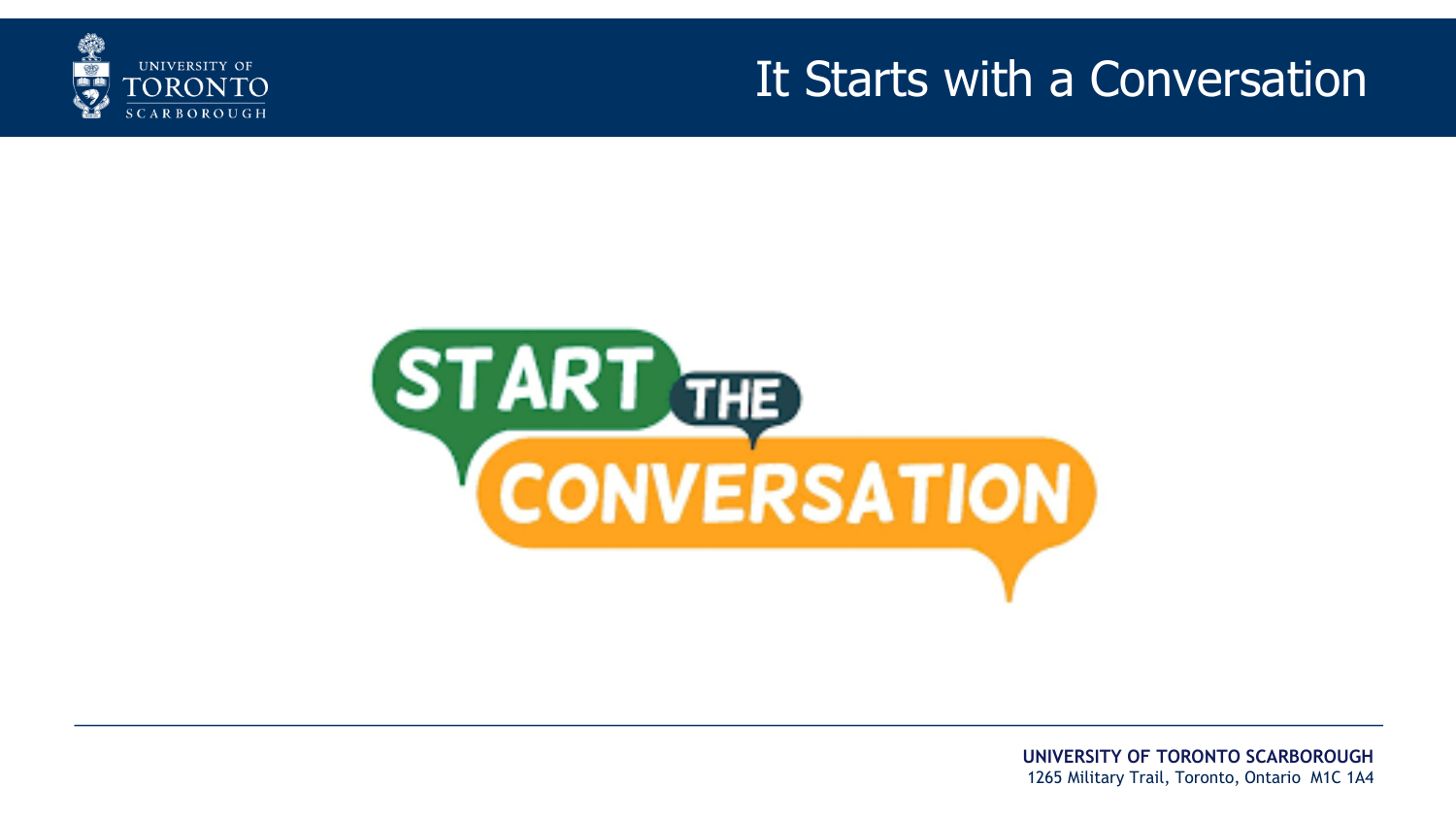

## Anchoring the Anchor Strategy

#### **TOWARDS 2030**

The University is a positive social force and this role is likely to grow in importance as the size, diversity, and complexity of the Toronto region also grows.

*Goals:* a leader in research-intensive undergraduate education • a leader in graduate education • a globally ranked research powerhouse

#### **PRESIDENT'S THREE PRIORITIES**

1. Leveraging Our Urban Location(s) 2. Strengthen and deepen key international partnerships 3. Reimagine and re-invent undergraduate education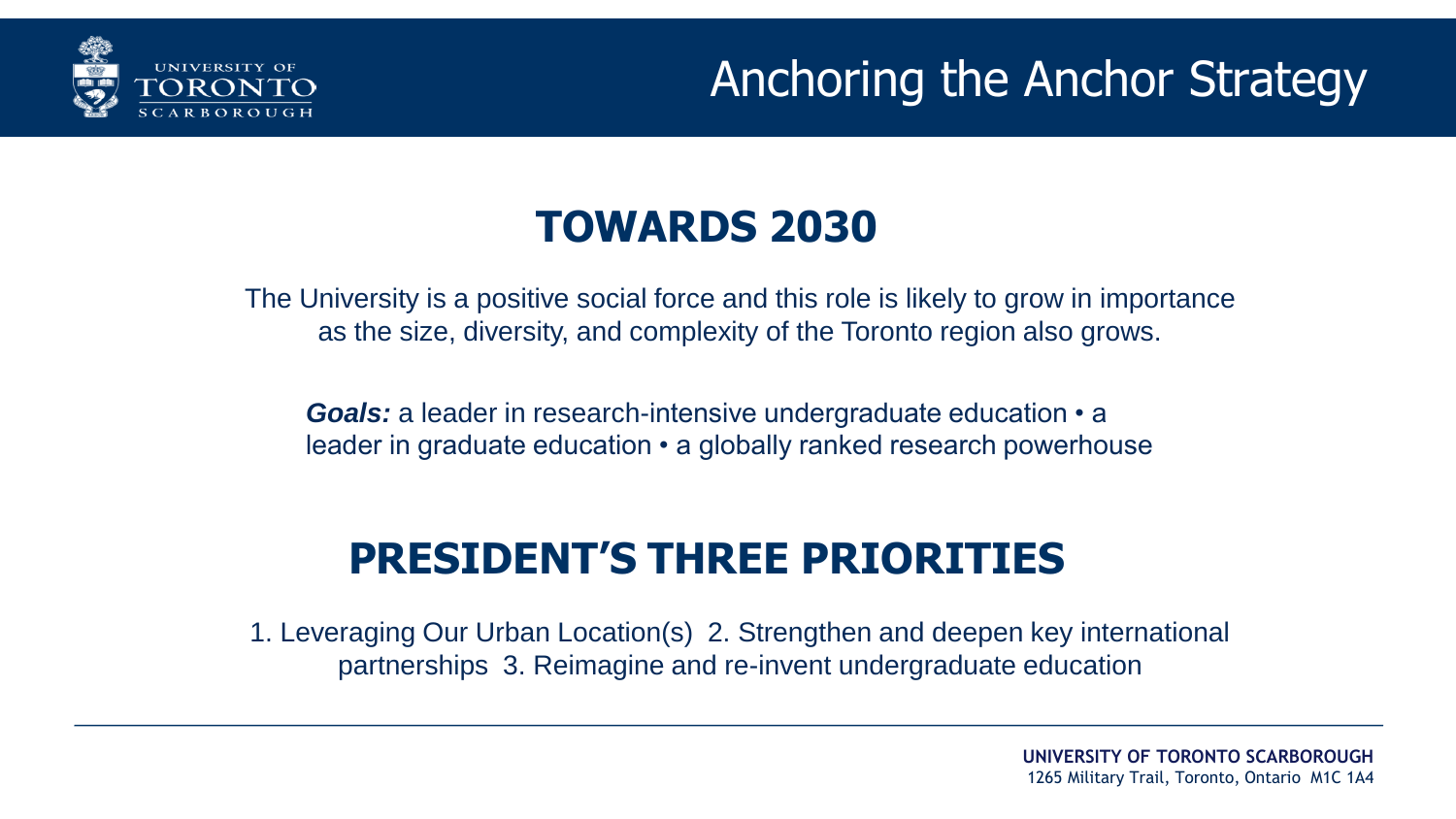

## Inspired Inclusive Excellence

#### **INCLUSIVE EXCELLENCE THROUGH FOUR IMPERATIVES AND COMMITMENTS**

- Bold, empathetic, shared, transparent, inclusive, and transformational **leadership**
- Healthy and Inclusive **Working and Learning Environment**
- Local and Global **Networks and Partnerships**
- **Research/scholarly prominence** in established and emerging areas and exceptional learning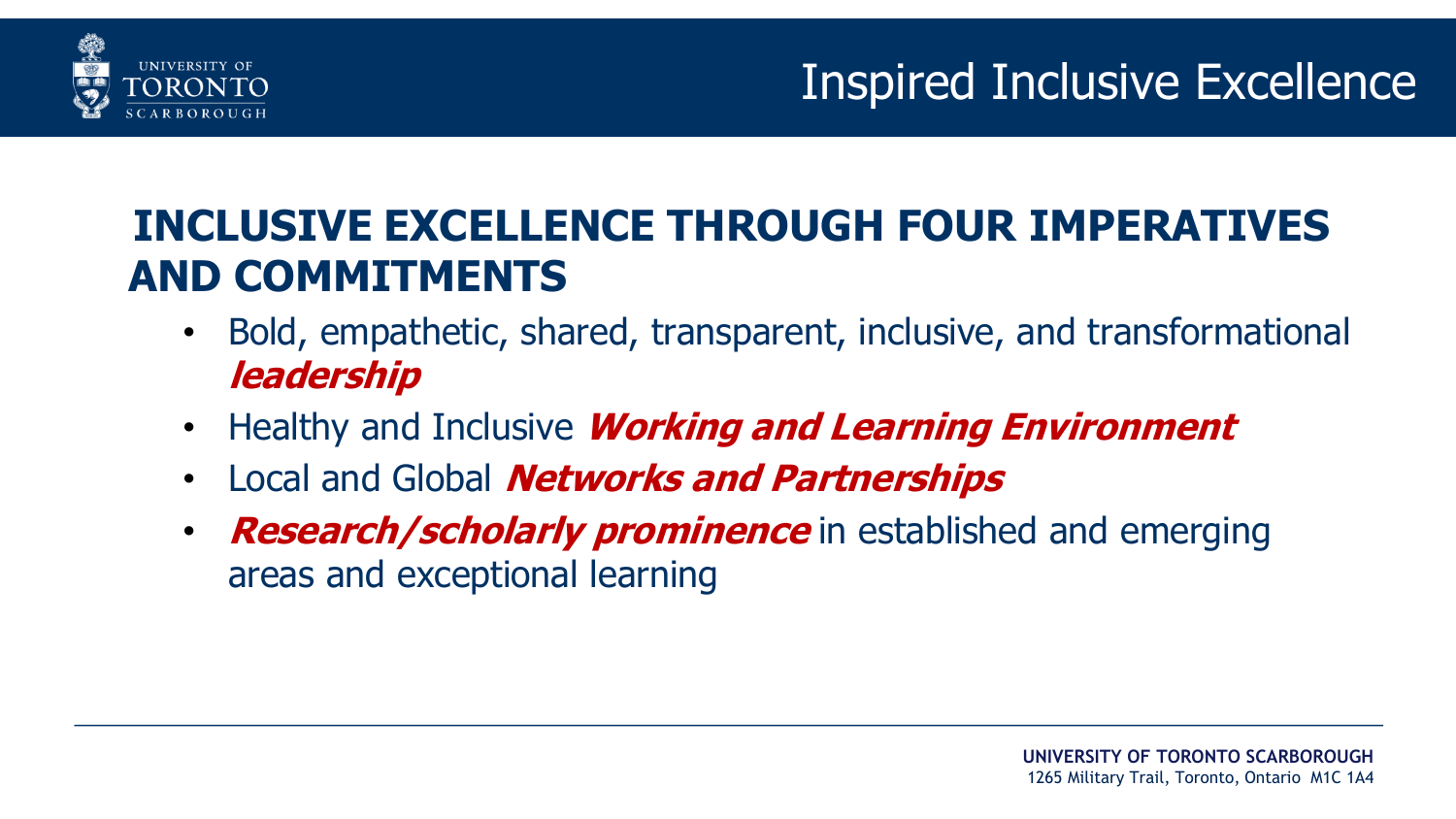

<u>່</u><br>ດ

## Anchor Institution Strategy – Community Wealth Building





### **Rethinking the Ivory Tower**

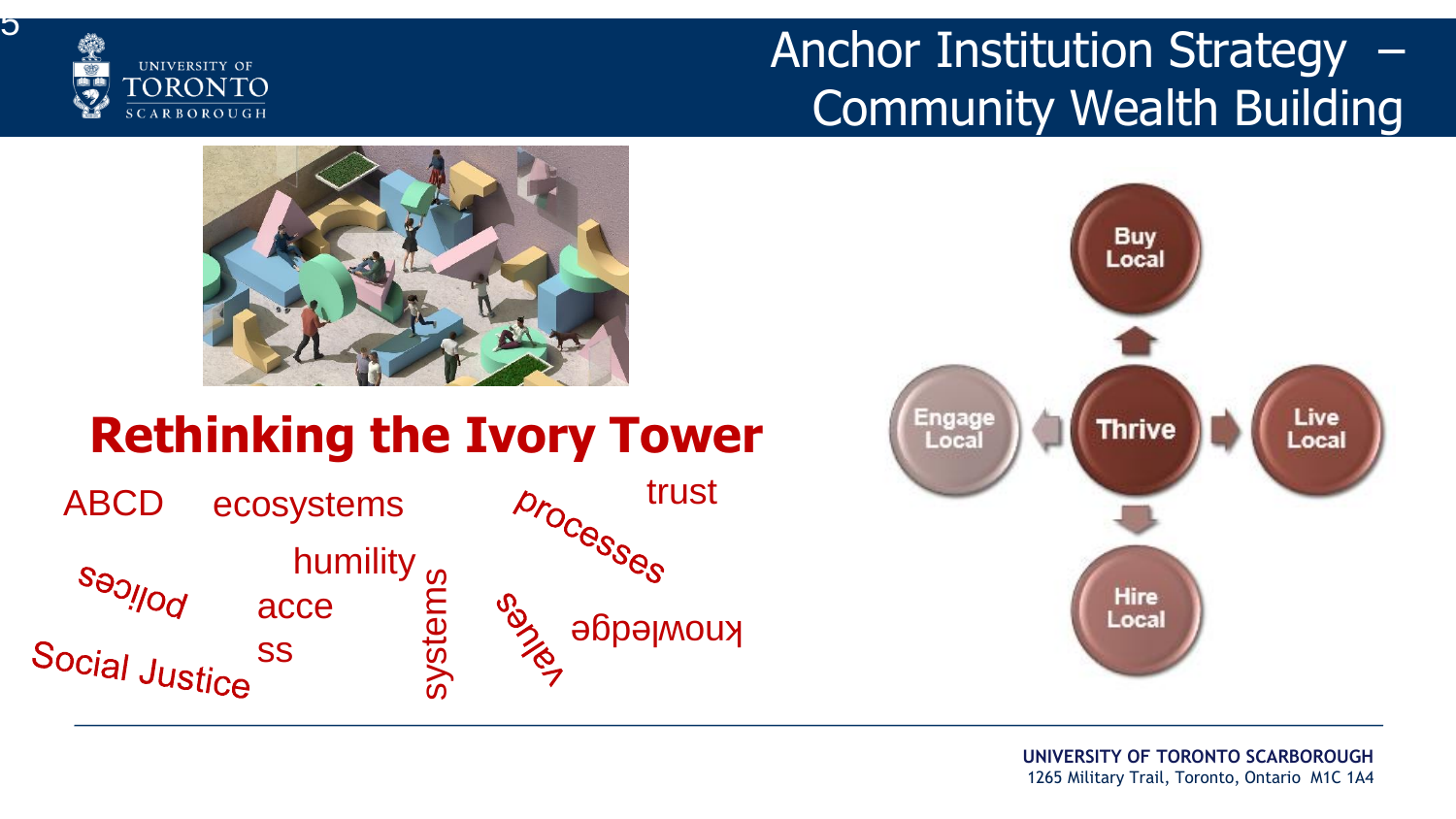



**UNIVERSITY OF TORONTO SCARBOROUGH** 1265 Military Trail, Toronto, Ontario M1C 1A4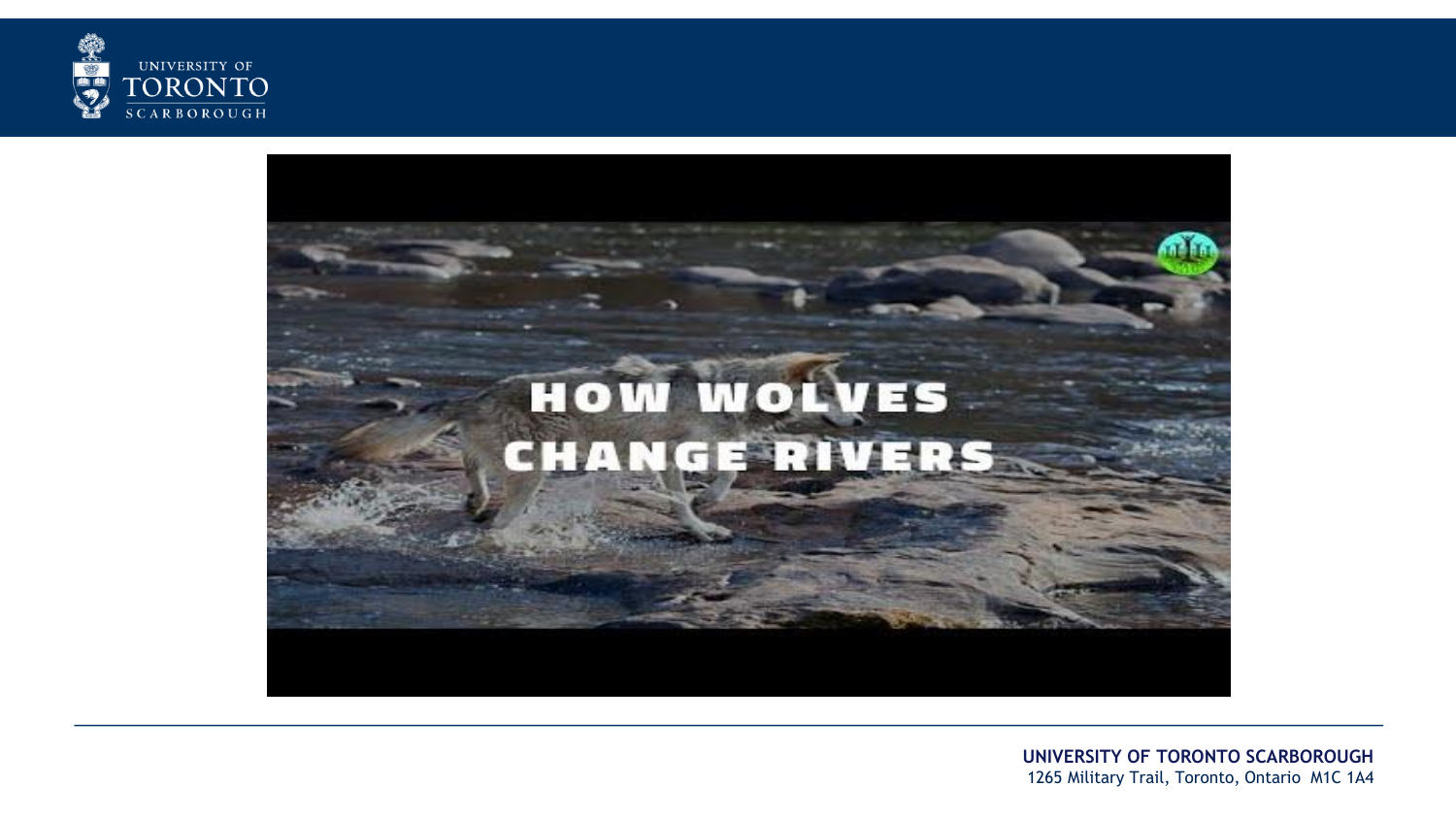

# **Reciprocal Learning Partnerships**

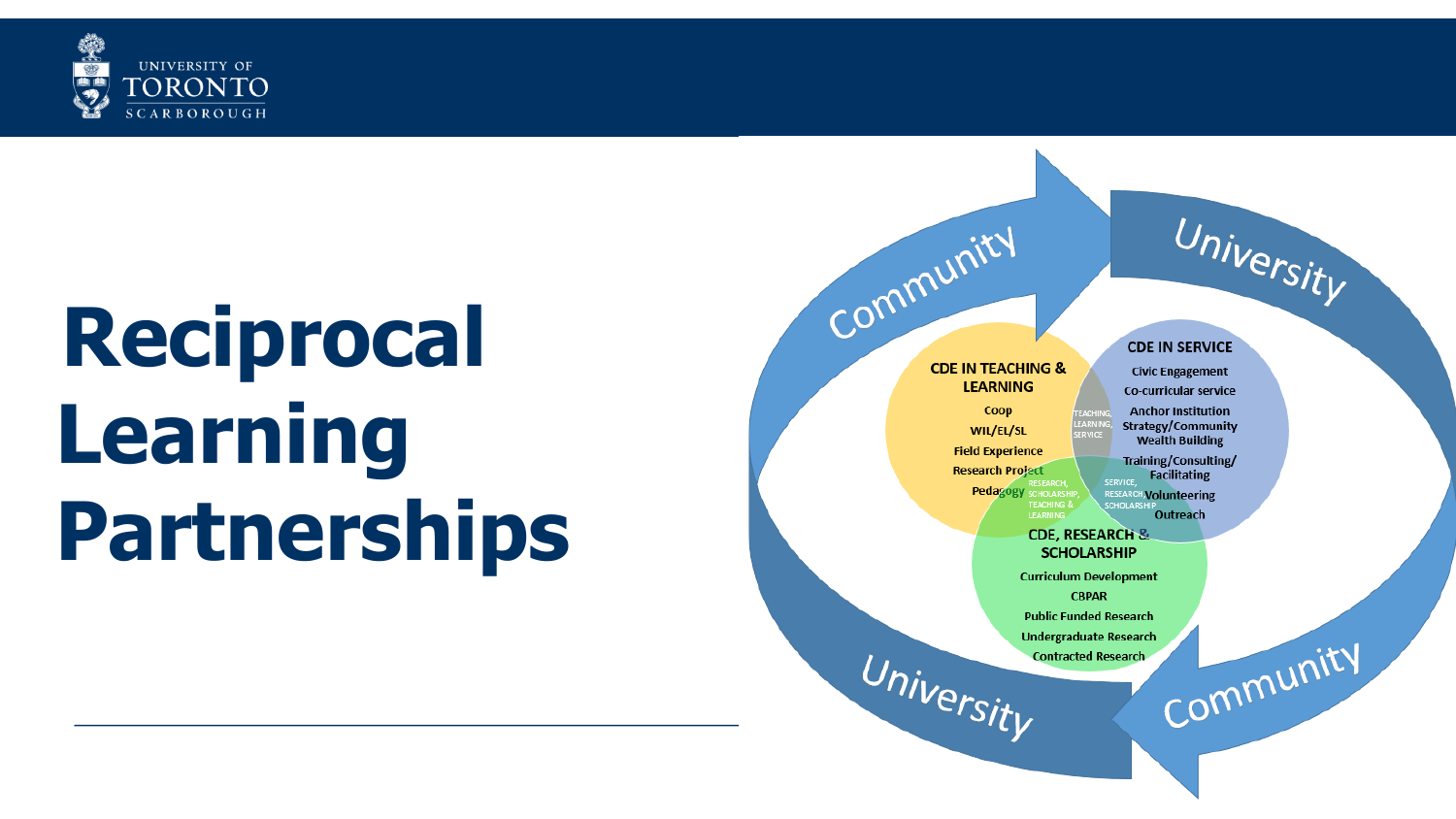

# Values-Based, Reciprocal Learning Partnerships

- **Assets** (resources, strengths, and interests) identification and recognition for all partners
- **Dialogue** within partners and between partners
- Creation of common **language**
- **Relationship-building** strategies
- Describing and understanding each other's **culture**
- **Co-learning**
- Collaborative agenda setting
- **Social Empathy**/Locating Self
- Joint problem **posing/solving**
- Identification & recognition of each **partner's needs, issues & challenges**
- **Self assessment & reflection**  within each partner group and between partners
- Constant **negotiation & modification**
- **Supporting infrastructure** in each partner's organization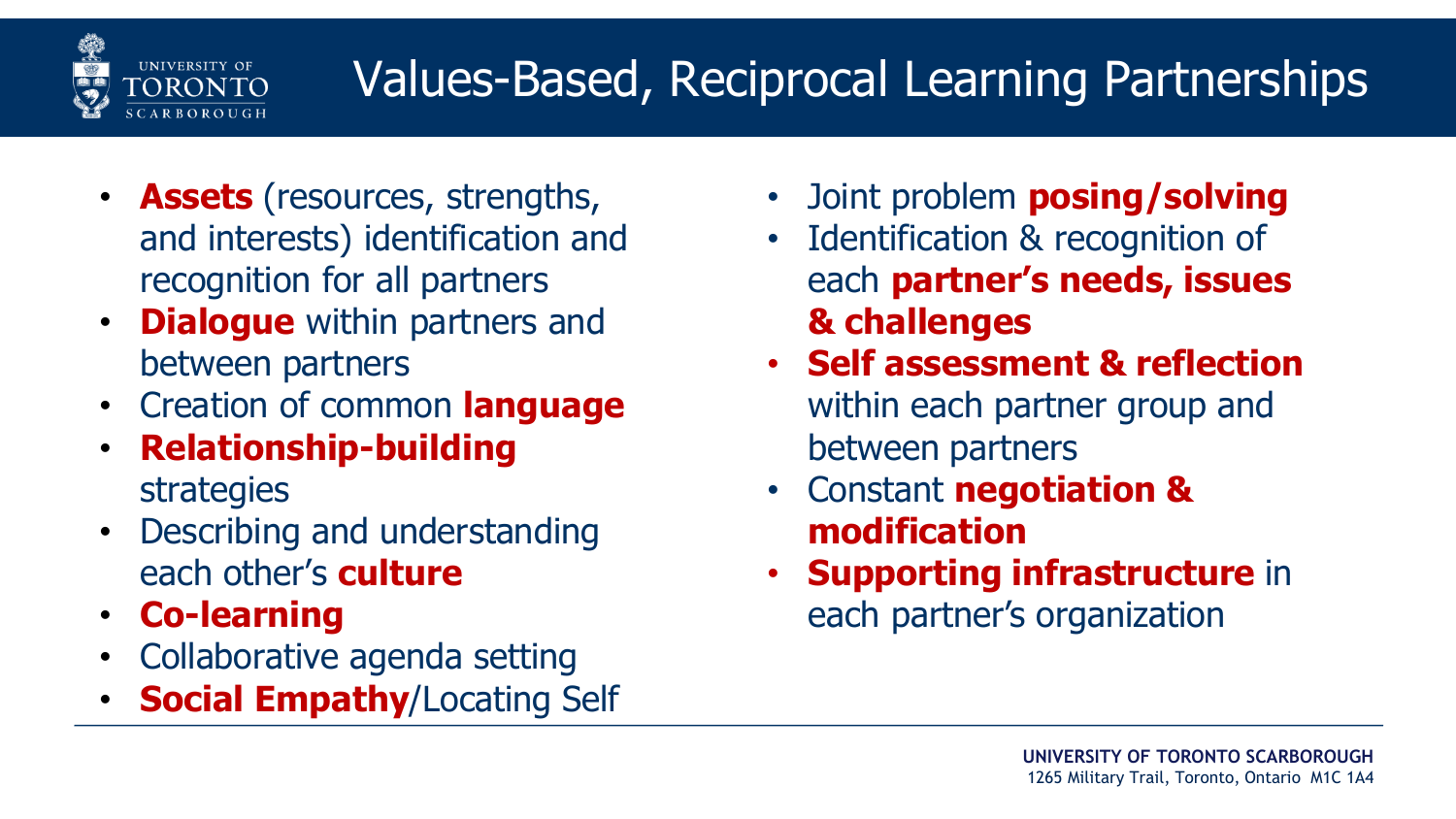



#### Choosing a Partner

- Navigating the System and Community
- Establishing Trust and Reciprocity
- Defining the Partnership
- Aligning Strategies
- Listening/Communicating **Humility**
- **Accountability**

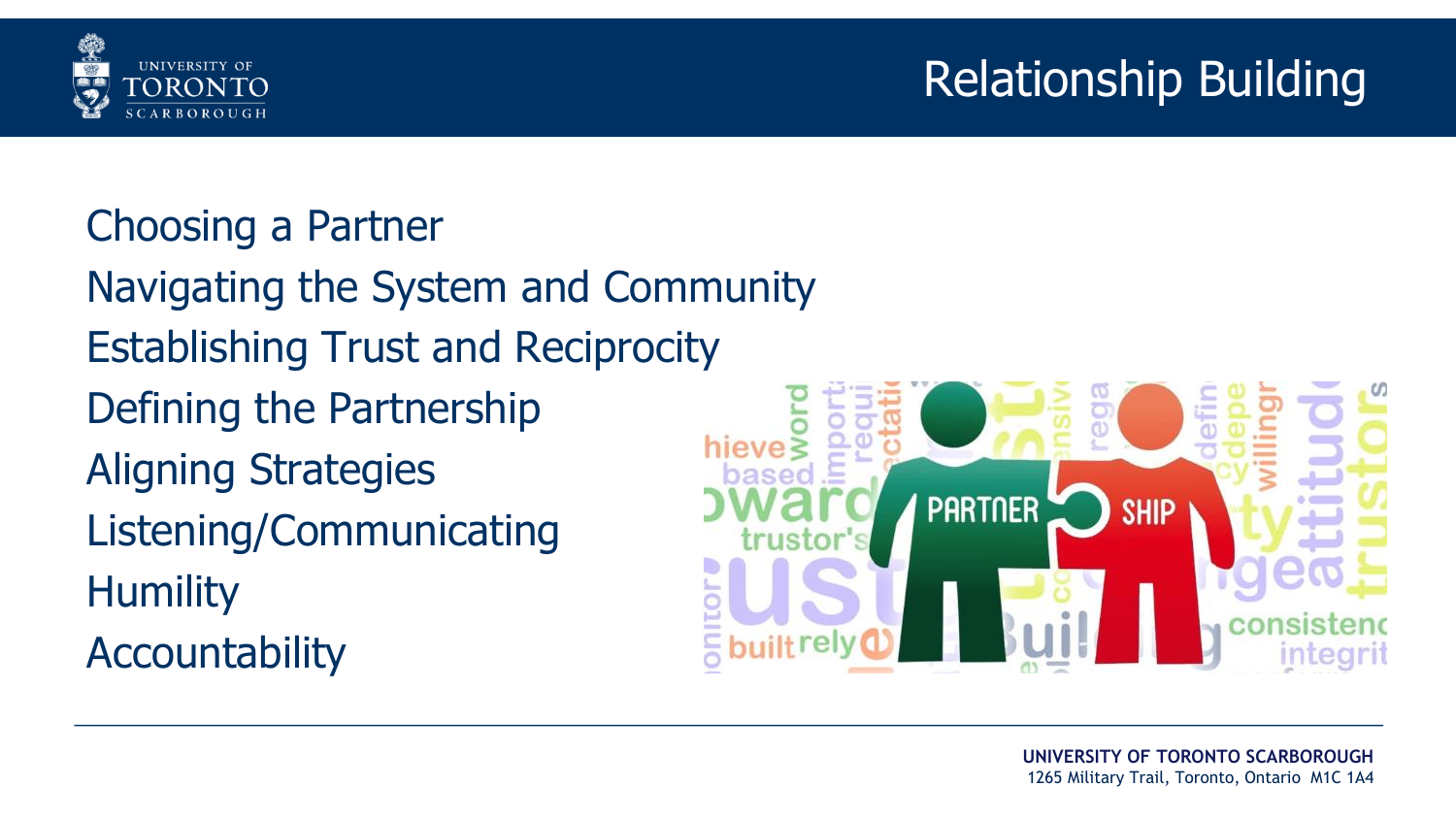

### Partnerships take on many forms ...

# **Make Connections Working with Types of Partnerships Community**

Cross-sector **Collaborations** Strategic alliances Informal/Formal Granting/Funding Transactional vs Transformational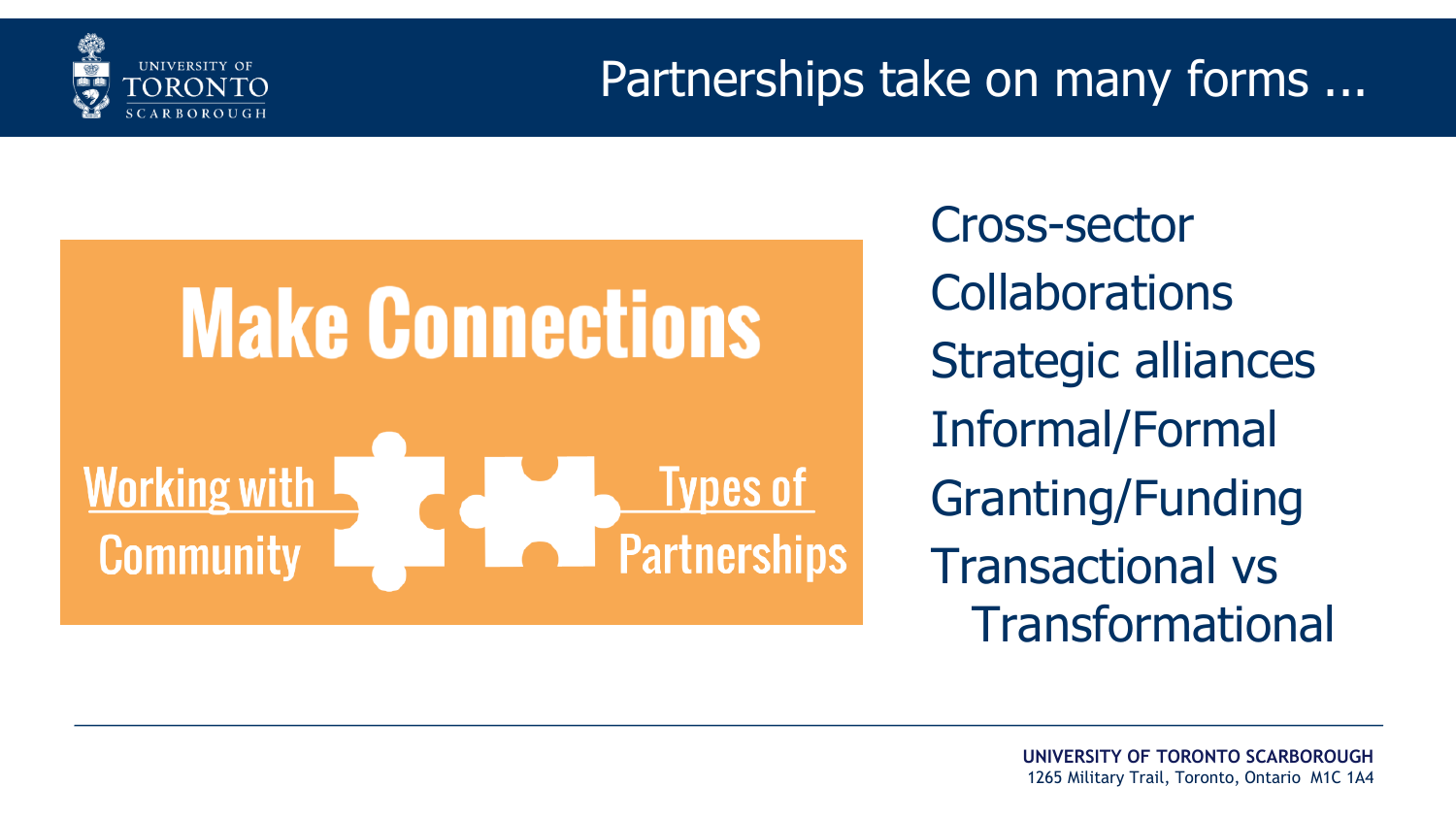



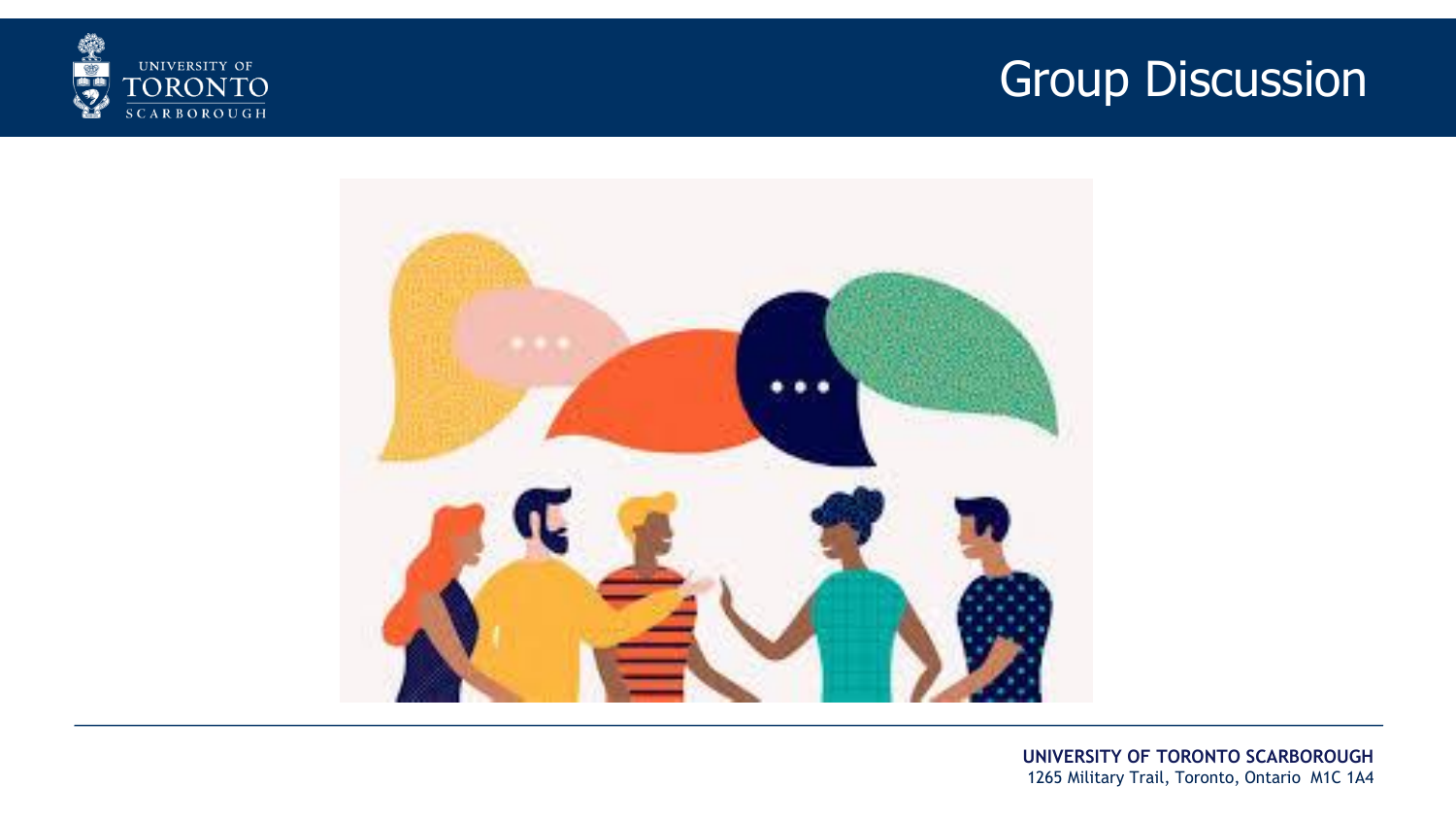



A community agency, Project Now, approached the Partnerships Department at the university to partner on an access program for grade 8 girls transitioning to high school. The program, "Femtors", was conceptualized and designed by Project Now. As a new organization, they cannot apply for funding on their own because they do not have three years' worth of audited financial records to serve as back up for the granting agency, as a result they've asked the Partnerships Department to serve as trustee.

Project Now wrote the majority of the grant with input from the program partners, including the Partnerships Department. Based on the funding system, the trustee has to apply for the grant as the "lead agency". The Partnerships Department agreed to be the trustee and submitted the grant on behalf of the community partner. The Femtors' initiative was successful in receiving the grant. The program ran from January to December successfully. During this process, all partners were supportive, collaborative and flexible. Program participants also expressed their appreciation and gratitude for the program and are looking forward to building on the success.

Upon completion of the program, the year-end report was submitted to the funder by the Partnerships Department at U of T without input or knowledge from Project Now or other partnering organizations. Further, Project Now saw a tweet on social media showcasing a photo-op at the university with a local government official with program participants; the government official is wearing Femtors branded clothing, and is standing in front of the University's banner.

Tweet from the university's handle:

#### **"A big thank you to @localgovernmentoffical for stopping by U of T to recognize the "Femtors" program funded by @wegivemoney"**

When the University was approached by Project Now as to why they were not included in any of the year-end requirements, including the photoop, it was explained to them that "everything was happening so quickly".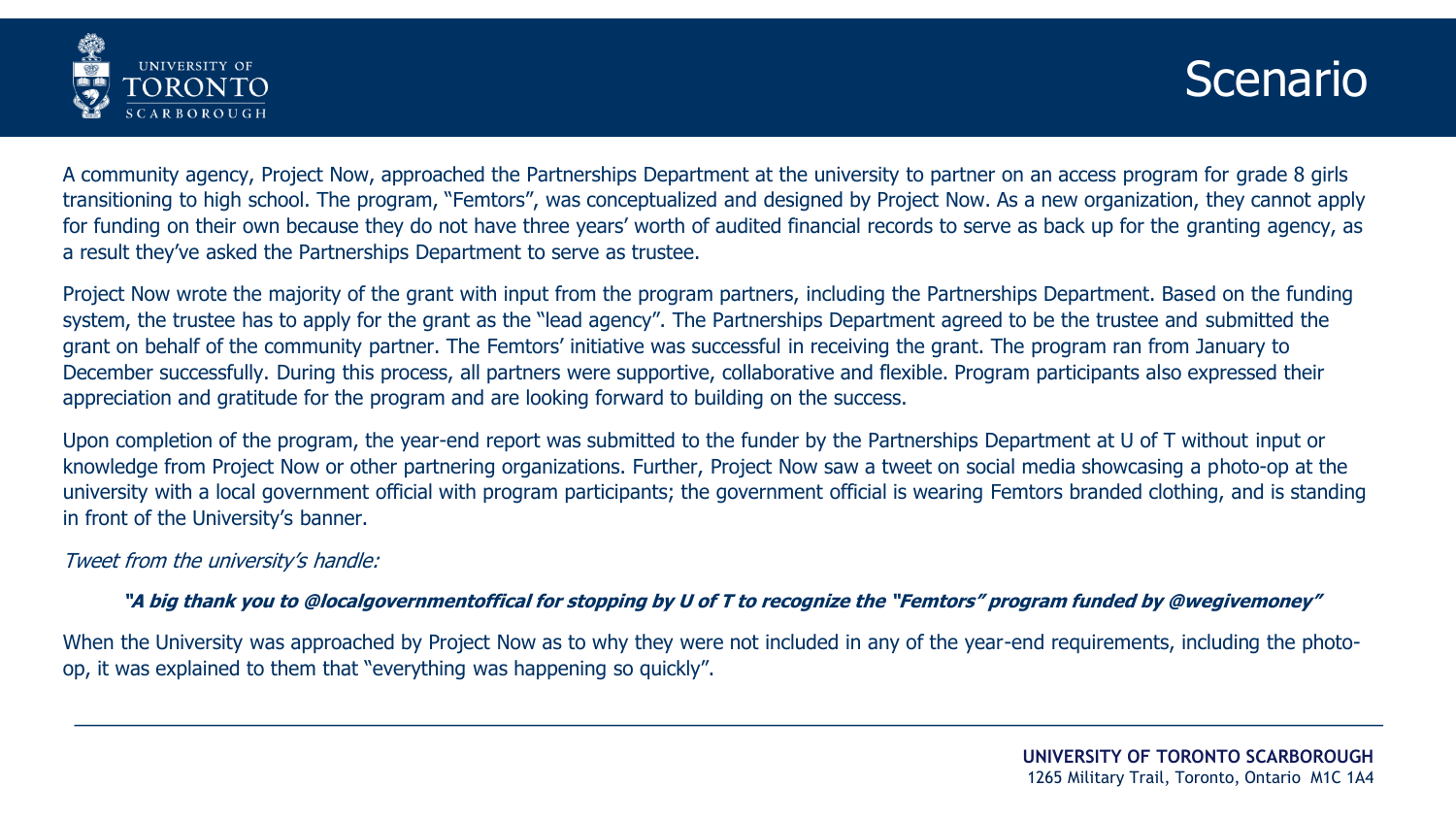

# Something to think about …

- Complex organization
- Decentralized structure
- Partnership/Relationship Building Takes Time
- ABCD/Reciprocal Learning Partnership Approach
- Navigating and Nurturing
- **Incentivizing**
- Knowing the History
- Locating Self

#### **Critical Challenges Key Considerations**

- Managing Expectations
- Capacity Funding/Resources
- **Language Barriers**
- Assessing Impact
- Sustainability/Continuity
- Benefits and Limitations
- AO, AR Training and Equity Framework
- **Fatique**
- Varying/Changing Priorities
- Defining Community/Local
- Hope/Optimism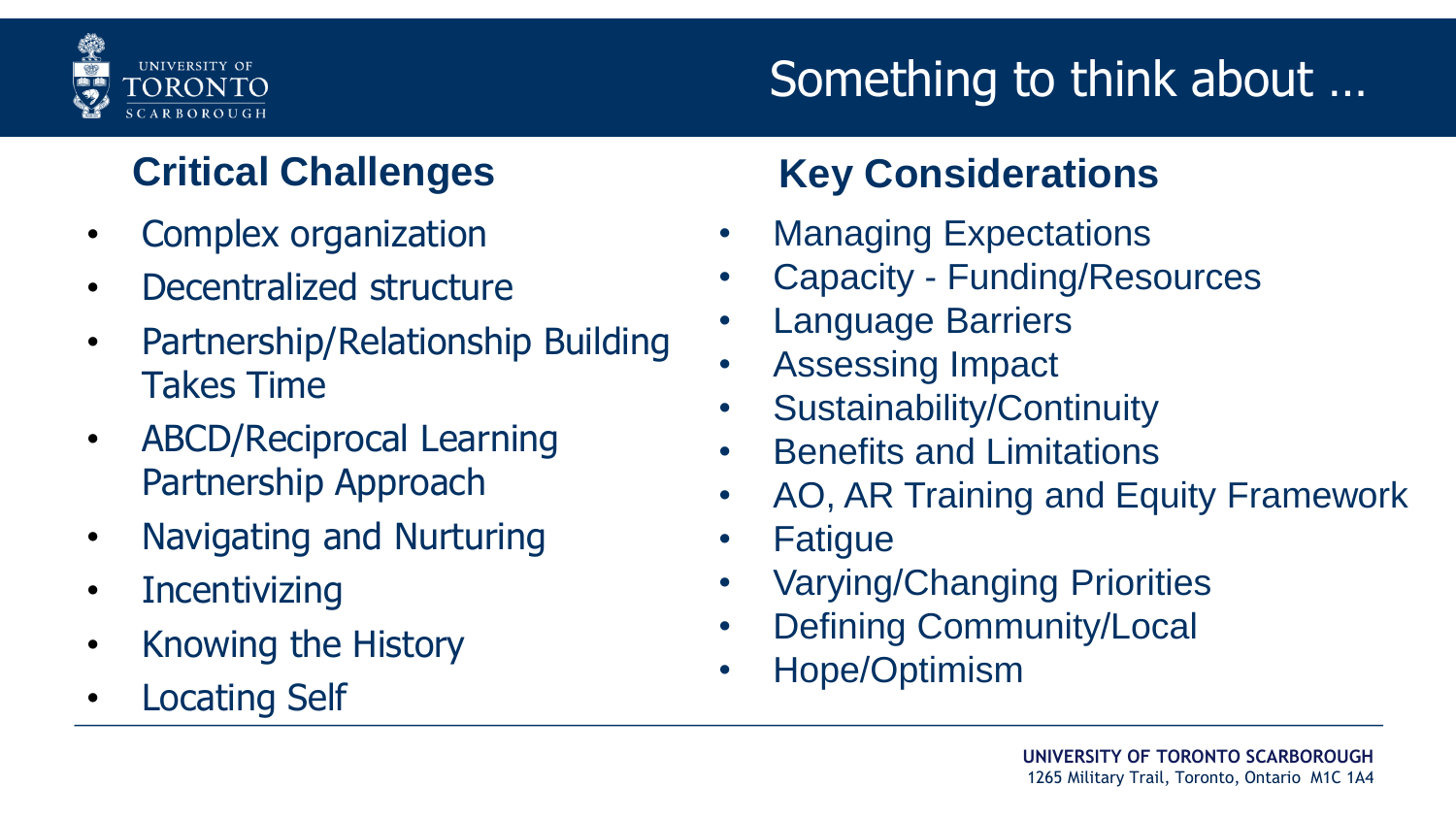



# **How We Can Support?**

connect. facilitate. navigate. translate. on the ground. strategy. relationship build.

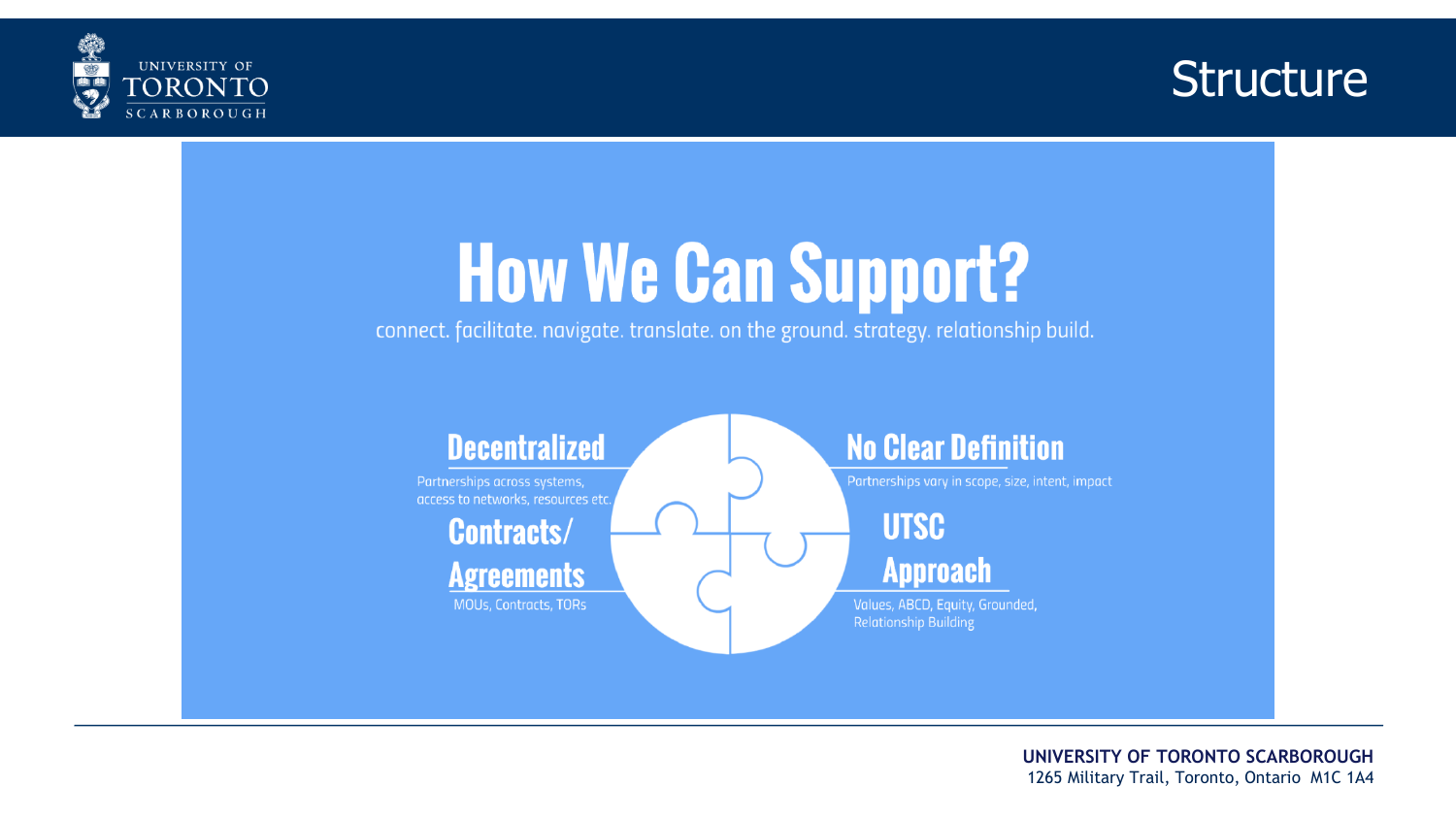

## Circle of Care Self-Care & Community of Support

" We are braver and wiser because they existed, those strong women and strong men…We are who we are because they were who they were. It's wise to know where you come from, who called your name." ~Maya Angelou